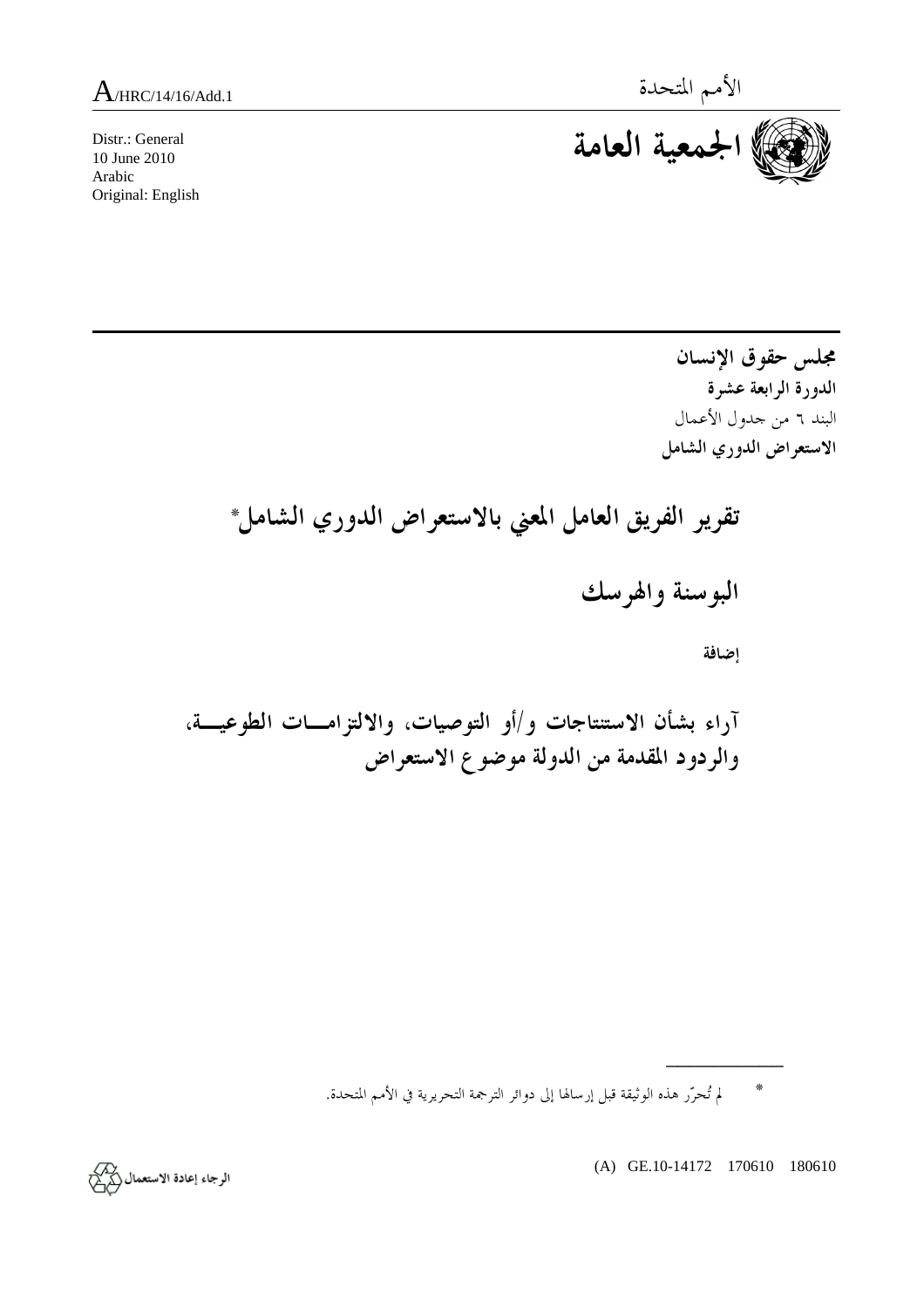**ردود البوسنة والهرسك على التوصيات المقدمة في إطار تقرير الفريق العامل المعني بالاستعراض الدوري الشامل المؤرخ ١٩ شباط/فبرايـر** (A/HRC/14/16) **٢٠١٠**

 **التوصيات** 

 **ألف - الأشخاص ذوو الإعاقة** 

-١ التوصيات ١ و٢ و٤ و٥ **لم تقبل** • وقّعت البوسنة والهرسك في ٢٩ تموز/يوليه ٢٠٠٩ علـى اتفاقيـة حقـوق الأشخاص ذوي الإعاقة وعلى البروتوكول الملحق هبا.

- -٢ التوصية ٤٢ **قبلت جزئياً**
- تسعى البوسنة والهرسك للقيام بأنشطة هتدف إلى الوفاء بالتزاماهتا على نحـو فعال في إطار الاتفاقية والبروتوكول الاختياري.
	- -٣ التوصيتان ٤٣ و٤٤ **قبلتا جزئياً**
- تعمل البوسنة والهرسك على إنشاء مجلس للأشخاص ذوي الإعاقة . وتعتـبر حكومة جمهورية صربسكا أن حماية الأشخاص ذوي الإعاقة تنظمها قوانين الكيانات بشأن العمالـة وقـدماء المحـاربين والأشـخاص ذوي الإعاقـة . (١) والضمان الاجتماعي
	- -٤ التوصية ١٠٨ **قبلت**
- يُخطط لهذا النشاط بصفته ولاية من ولايات مجلس الأشخاص ذوي الإعاقة في البوسنة والهرسك، الذي نسعى للعمل على إيجاد حلول مناسبة لتنظيمه في الفترة المقبلة، بسبب المواقف المتباينة لحكومات الكيانات.
	- -٥ التوصية ١ (الجزء الثاني من التوصية ١) **لم تقبل**
- يجري التصديق على البروتوكول الاختياري الملحق بالعهد الـدولي الخـاص بالحقوق الاقتصادية والاجتماعية والثقافية.

<sup>&</sup>lt;sup>1</sup> BiH seeks to harmonize a legal framework to reduce discrimination in the exercise of rights by persons with disabilities. RS and FBiH adopted the Law on Vocational Rehabilitation, Training and Employment of Disabled Persons in 2004 and 2009 respectively.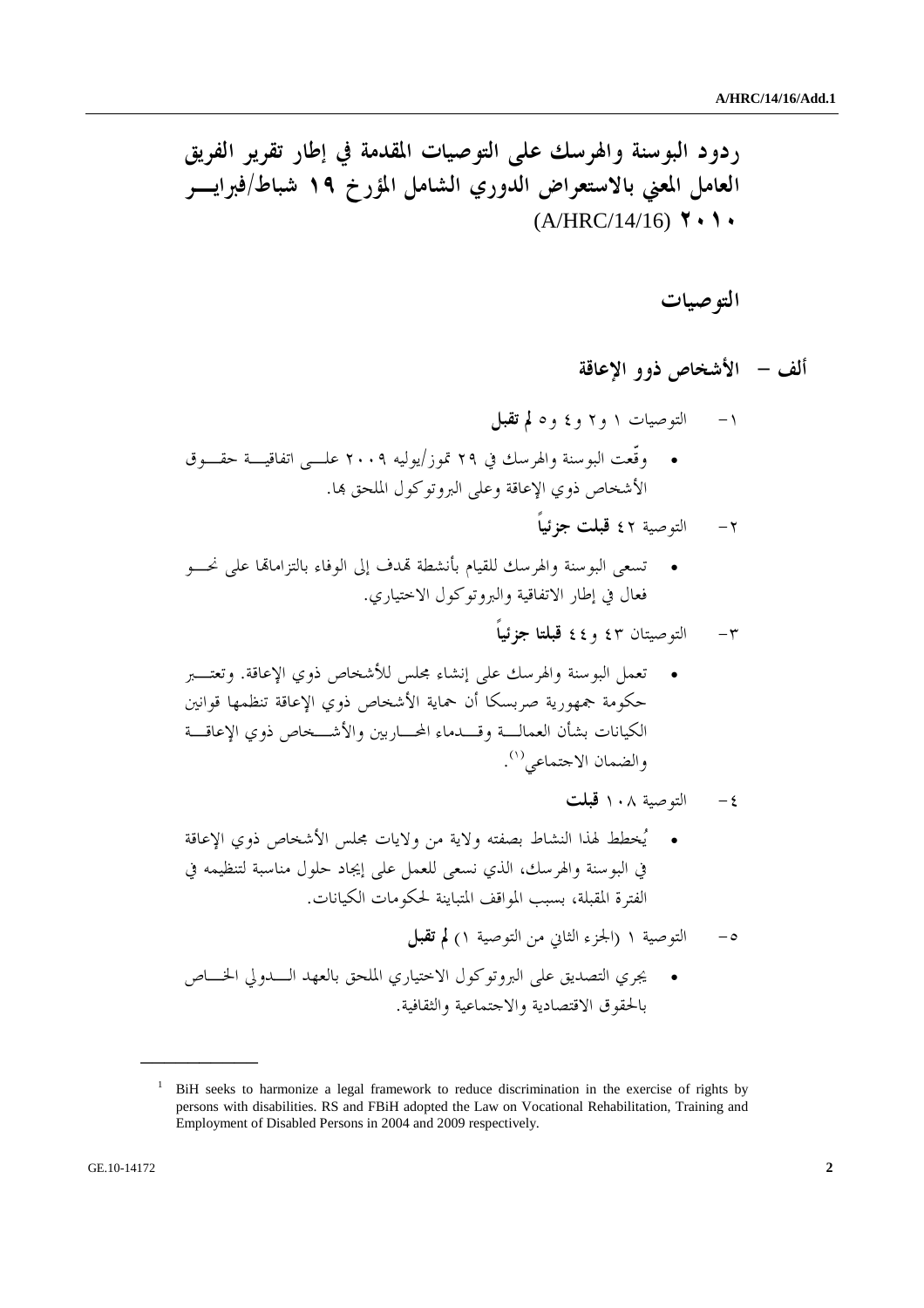- -٦ التوصيتان ١ و٣ (الأشخاص المفقودون) **قبلتا جزئياً**
- بادر أفراد عائلات الأشخاص المفقودين إلى تنظيم أنشطة تتعلق ببدء الانضمام إلى الاتفاقية.

#### **باء - حقوق الطفل**

-٧ التوصيات ١٤ و٢٢ و٤٦ و٦٩ و٧٠ و١٠٩ **قبلت**

- بعد انقضاء ولاية مدّهتا أربع سنوات، لم يُعيَّن ا لأعضاء الجـدد في اجمللـس الوطني للأطفال بسبب المواقف المتباينة لأصحاب المصلحة المعنيين. ويـستند موقف حكومة جمهورية صربسكا إلى أن حماية حقوق الطفل منظمة مؤسسياً بصورة كاملة. وظـل مجلـس الأطفـال لـسنوات عديـدة يعمـل في جمهورية صربسكا.
- تواصل السلطات التعليمية في جمهورية البوسنة والهرسك القيـام بالأنـشطة الرامية إلى تحسين البيئة المناسبة لتطوير التعليم في المدارس المتعددة الإثنيات<sup>(٢)</sup>.
	- -٨ التوصيات ٦ و٢٣ و٣٨ و٣٩ و٤١ و٥٨ **لم تقبل**
- تواصل البوسنة والهرسك القيام بأنشطة لمقاومة بيع الأطفال وبغاء الأطفـال واستغلال الأطفال في المواد الإباحية.
- يشمل التشريع الجنائي أحكاماً تكفل مقاومة هذه الأشـكال مـن إيـذاء الأطفال. ويستمرّ تنسيق التشريعات القانونية السارية في البوسنة.

<sup>2</sup> For two years now the Conference of Ministers of Education in BiH has been monitoring and taking steps to remove any form of discrimination and segregation in the education process in BiH. The conference is a permanent and the highest advisory body for the coordination of education sector in BiH.

Efforts to reduce discrimination and segregation in the education process are made and necessary measures are taken to eliminate identified shortcomings in order to meet CoE post-accession requirements and achieve priorities defined in the document "European Partnership for BiH". The problem of ethnic segregation in schools "two schools under one roof" is not present in the territory of RS.

Due to a lack of funds for mine clearance BiH extended the deadline to 2019 and BiH is a beneficiary of the International Trust Fund from Ljubljana (ITF), UNDP and NPA.

Since 2007 BiH has had anti-mine mini-campaigns in elementary and secondary schools in collaboration with the Centre for Mine Action in BiH, UNICEF and Red Cross, as well as other governmental and nongovernmental organizations that are accredited for the implementation of these activities. For further development of these campaigns, additional funding is needed.

Fragmentation of the education system is a direct consequence of the constitutional structure of BiH. The Department of Education of the Ministry of Civil Affairs is responsible for coordination and harmonization of educational systems at the level of BiH, including all elements listed in the recommendation in which BiH tries to find constructive solutions to ensure effective measures to prevent segregation and enhance the level of tolerance and respect for diversity.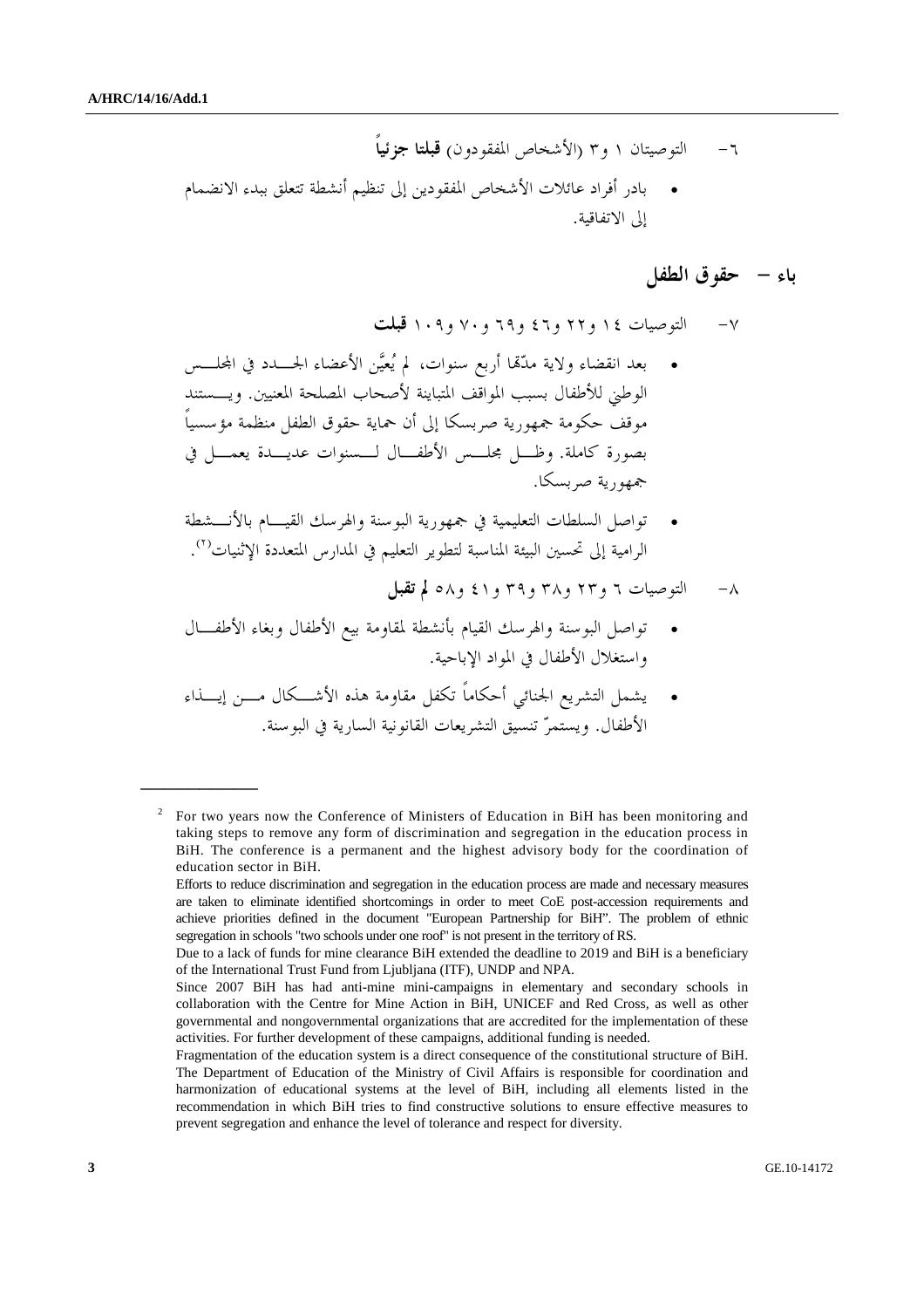- تبذل البوسنة والهرسك جهوداً لتنفيذ توصيات لجنة حقوق الطفل تـدريجياً . واستمرت الأنشطة المتعلقة بتنسيق القوانين في البوسـنة والهرسـك وجمـع التبرعات لتحسين تنفيذ الصكوك والمشاريع الدولية في مجال حقوق الطفـل . (٣) بغية تحسين وضع الطفل
	- -٩ التوصيات ٢٤ و٤٠ و٤٧ **قبلت جزئياًً**
- في السنوات الأخيرة، ما انفكت البوسنة والهرسك تواجـه قـضايا تـسوّل الأطفال. وتُنفَّذ مشاريع استراتيجية توفر الملاجئ والأغذية لهؤلاء الأطفـال وتلبي احتياجاهتم الصحية والتعليمية.
- تدير الكيانات مراكز رعاية وملاجئ للأطفال، التي تشكل جزءاً لا يتجزأ من نظام الرعاية الاجتماعية. وتنفذ الكيانات ومقاطعة بريشكو مشروعاً مشتركاً . (٤) لمنع استبعاد الأطفال اجتماعياً في البوسنة والهرسك

# **جيم - التمييز والتمييز العرقي ومؤسسات حقوق الإنسان**

## -١٠ التوصيات ٨ و١٧ و٤٥ و١٠٧ **قبلت**

• اعتمد مجلس الوزراء القانون المعني بحظر جميع المنظمات الفاشـية والفاشـية الجديدة واستخدام رموزها. وتتباين الآراء بشأن مضمون هذا القانون، وهو

 BiH fights against poverty and it is currently working on a state-level strategic document entitled "Strategy for Social Inclusion of BiH for the period 2010—2014" which includes a large part of its objectives and measures related to social protection of children, i.e. families with children.

<sup>3</sup> In order to improve the status of women in BiH, appropriate legislation has been adopted within the activities planned in strategies and action plans, such as the BiH Gender Action Plan and strategies to prevent and combat domestic violence, and a report on Action Plan for Children for the period 2002—2010 is being prepared, while the Action Plan for the children of Bosnia and Herzegovina for the period 2011—2014; the Strategy to Combat Violence Against Children for the period 2011 to 2014 and Strategy Against Juvenile Delinquency for the period 2011—2014 are being developed.

BiH continuously implements the valid strategies that are related to the protection of children: the Strategy to Combat Violence against Children, 2007—2010, the Action Plan for Children of BiH for the period 2002—2010 and the Strategy Against Juvenile Delinquency 2006—2010.

In recent years the efforts of BiH have focused on strengthening the capacity of BiH governments, communities and activists to address issues of social exclusion and its effects on children, the youth and women.

BiH authorities at all levels implement programs of institutional capacity building to establish minimum national standards regarding the rights and welfare of children, as well as mechanisms for quality assurance, monitoring and reporting according to these standards.

In BiH, there is a system of reporting of violence against children, which is regulated by relevant laws and continuously improved in practice. 4

BiH has developed a common core curriculum for all subjects in primary and general secondary education. Signing the Agreement on a Common Core all the ministers of education in BiH committed that in all schools in BiH classes will be taught on the basis of the common core. By using the common core all students will surely study at least 80 percent of the same content in each course.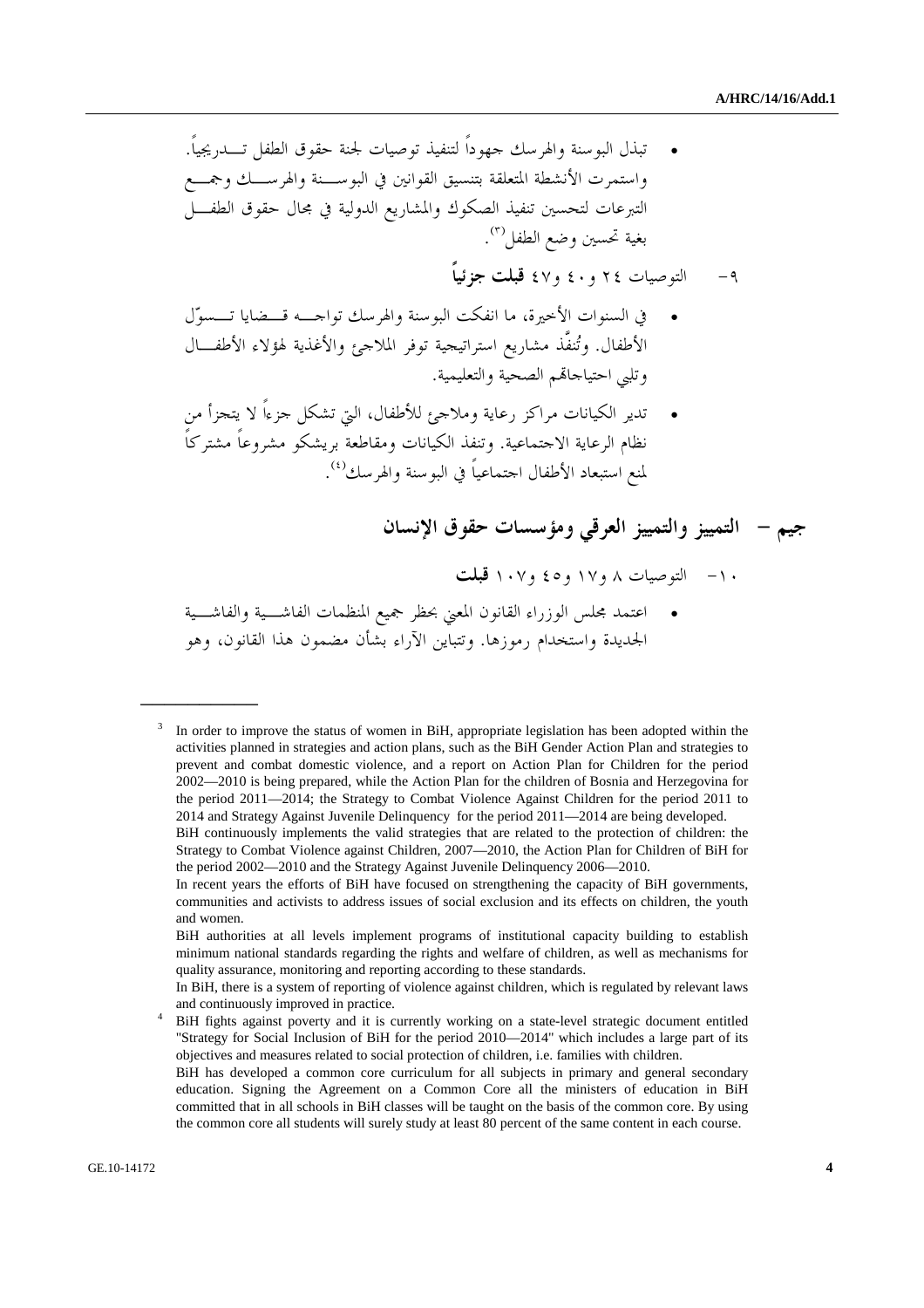معروض على برلمان البوسنة والهرسك مـن أجـل الموافقـة أيـضاً علـى . (٥) نصه النهائي -١١ التوصيات ١٨ و٢١ و٣٠ و٣١ و٣٢ **قبلت جزئياً**  • بالإضافة إلى مؤسسة أمين المظالم، أنشأت البوسنة والهرسك عددا من الهيئات لمكافحة التمييز. • يسهر اجمللس المشترك بين الأديان، بالتعاون مـع وزارة حقـوق الإنـسان واللاجئين، على تعزيز الحوار المشترك بين الأدبان بصورة دائمة. • يستند تشريع البوسنة والهرسك في مجال التعليم إلى الإعلانات والاتفاقيـات الدولية الرئيسية في مجال حقوق الإنسان. وتسعى البوسـنة والهرسـك إلى ضمان تطوير المنهج الأساسي الموحد وتطبيقه بصورة متسقة بالنسبة إلى جميع المواد في المدارس الابتدائية والثانوية العامة، واعتماد محتويات وأنشطة تعليمية ومناهج مشتركة، فضلاً عن إزالة جميع المحتويات الجارحة ضمنياً من المناهج والكتب التعليمية، والمدارس والصفوف. وتطبَّق هذه التدابير في نظام التعليم من أجل تعزيز الثقة والتسامح في أوساط مختلف الجماعات الإثنية (٦) . -١٢ التوصية ١١٠ **لم تقبل**  • تتضمن المناهج والمستويات التعليمية تعليم حقوق الإنسان في جميع المـدارس الابتدائية والثانوية وفي مؤسسات التعليم العالي في البوسنة والهرسك. -١٣ التوصيات ٩ و١٠ و١١ و١٢ و١٣ **قبلت جزئياً** • أمّنت مؤسسة أمين المظالم ميزانية مستقلة كافية لإدارهتـا وتنفيـذ ولايتـها بصورة عادية. وأدمجت مؤسسات أمين المظالم.  **دال - المكلفون بولايات في إطار الإجراءات الخاصة** 

-١٤ التوصيات ٢٥ و٢٦ و٢٧ و٢٨ و٢٩ **لم تقبل** 

BiH has passed the legislation that prohibits discrimination based on race, sex, disability or social status.

<sup>&</sup>lt;sup>5</sup> The Ministry for Human Rights coordinates the process of establishing national preventive mechanisms against torture and is working on collecting data about the needs to serve as the basis for identifying the required resources. Preliminary results are expected in late May 2010. Since BiH adopted the Law on the Prohibition of Discrimination, activities for its implementation have continued on a permanent basis, such as the creation of a unified methodology for monitoring cases of discrimination. BiH is committed to continue the reforms initiated in the field of human rights.<br><sup>6</sup> Constitutional amending is in progress and a comprehensive law on the prohibition of discrimination was

passed in 2009.

Measures to reduce the number of persons without citizenship and to subsequently register members of the Roma minority in birth registers are constantly taken by authorities of BiH.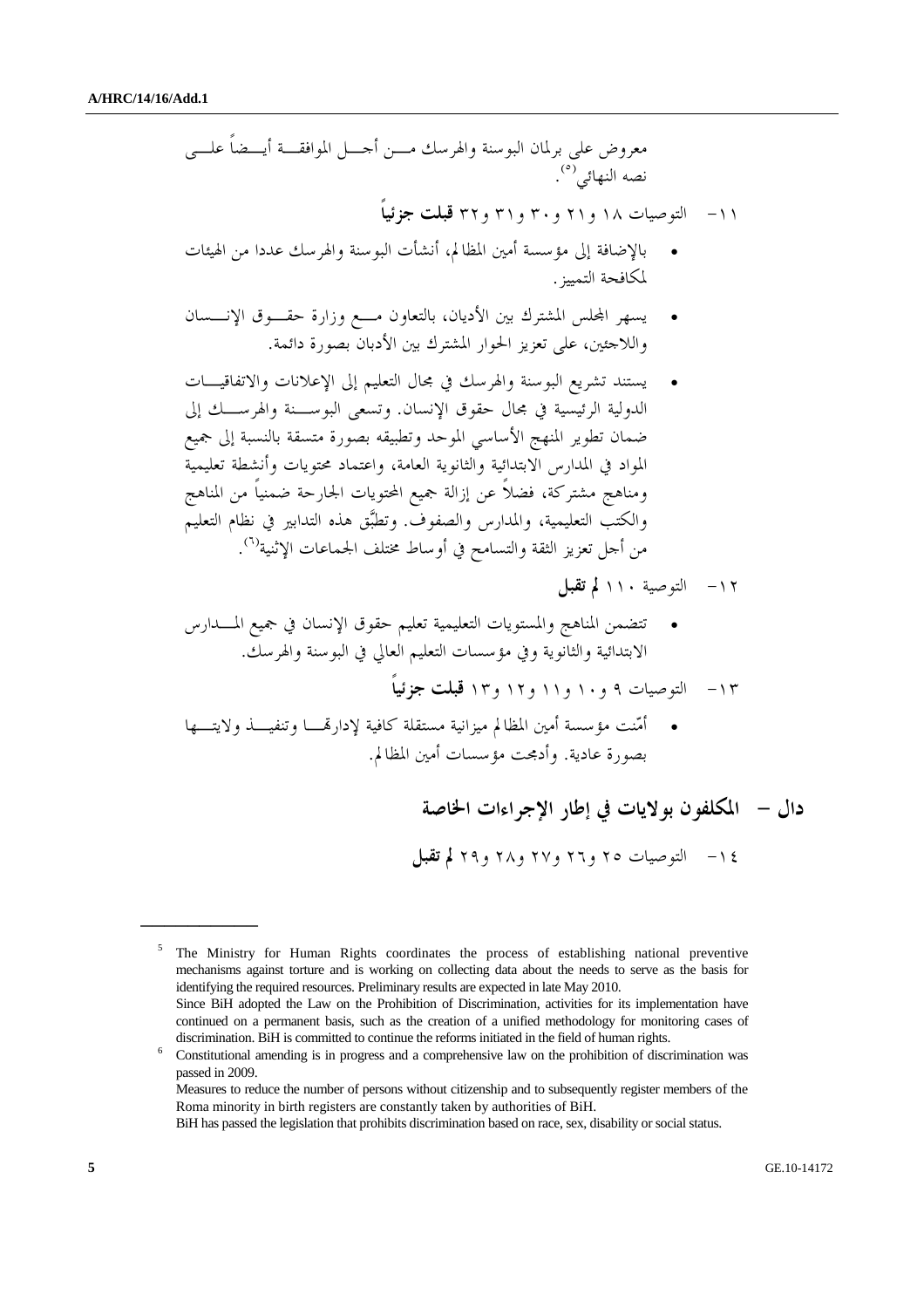• يسرّ البوسنة والهرسك قبول أي زيارات مقترحة للمكلفين بولايات في إطار الإجراءات الخاصة، وتتوقع الإعلان عن هذه الزيارات في حينها.

### **هاء - المساواة بين الجنسين والميل الجنسي**

-١٥ التوصيات ٧ و٣٤ و٤٨ و٤٩ و٥٠ و٣٧ و٥٥ و٥٦ و٥٧ و٥٩ و١٠٣ و١٠٦ **قبلت جزئياً** 

- يُدرج تعريف التحرش الجنسي في القانون المعني بالمساواة بـين الجنـسين في البوسنة والهرسك كحكم من أحكام القانون الخـاص. ويجـري النظـر في مقترحات لتحسين أحكام ترد في القوانين الجنائية السارية للبوسنة والهرسك، والكيانات ومقاطعة بريتشكو.
- في القوانين السارية، أمّنت البوسنة والهرسك الحماية من التمييز على أسـاس التمييز الجنسي والهوية الجنسية.
- في إطار الحملة الانتخابية للانتخابات المزمع عقدها في عام ،٢٠١٠ سـتقوم الهيئة المكلفة بتحقيق المساواة بين الجنسين للبوسنة والهرسك، بالتعاون مـع اللجان البرلمانية، بتنفيذ حملة شاملة ترمي إلى تعزيز وتأكيـد مركـز المـرأة بصفتها تتساوى في تقلد أعلى المناصب في السلطتين التشريعية والتنفيذية.
- اعتمدت البوسنة والهرسك استراتيجية منع ومكافحة العنف المـترلي للفتـرة .٢٠١١-٢٠٠٩ وتقوم بتنسيق أنشطة المراكز المعنية بقضايا الجنسين علـى صعيد الكيانات، أي إنشاء قاعدة بيانات إحصائية وحيدة، وعمليات، ودعم . (٧) ضحايا العنف المترلي والدعاية في وسائط الإعلام على نطاق واسع

<sup>7</sup> The Laws on the Protection against Domestic Violence have been passed at the level of Entities and entity Gender Centres regularly monitor and report on the implementation of the Laws. The methodologies of collecting data on the basis of police reports and reports of centres for social work are different, so defining a methodology for uniform monitoring of domestic violence at the level of BiH is in progress.

In the territory of BiH there are nine safe houses established, which are owned by non-governmental organizations. The State has given the necessary support for opening shelters and a portion of the funds. Funds are lacking for more efficient operation of safe houses.

The Agency for Gender Equality of BiH, in cooperation with the entity Gender Centres, has started the process of implementing the Gender Action Plan of BH, having designed the five-year program for its implementation (FIGAP Program). Agreement on joint funding with SIDA, DFID, ADA was signed last year.

In recent years the Agency for Gender Equality of BiH and entity Gender Centres have made great efforts to harmonize the legislation with the Law on Gender Equality in BiH in the field of financing of political parties, civil service, media and communications. The harmonization of laws at the entity level is also significant, where there has been a harmonization of labour laws, education, social welfare, and also entity laws on the protection against domestic violence have been amended.

The development of the Strategy on Sexual and Reproductive Health is in progress. With the help of UNFPA, activities have been initiated to raise awareness of the youth about the importance of reproductive health, which are conducted through the Youth Friendly Centre.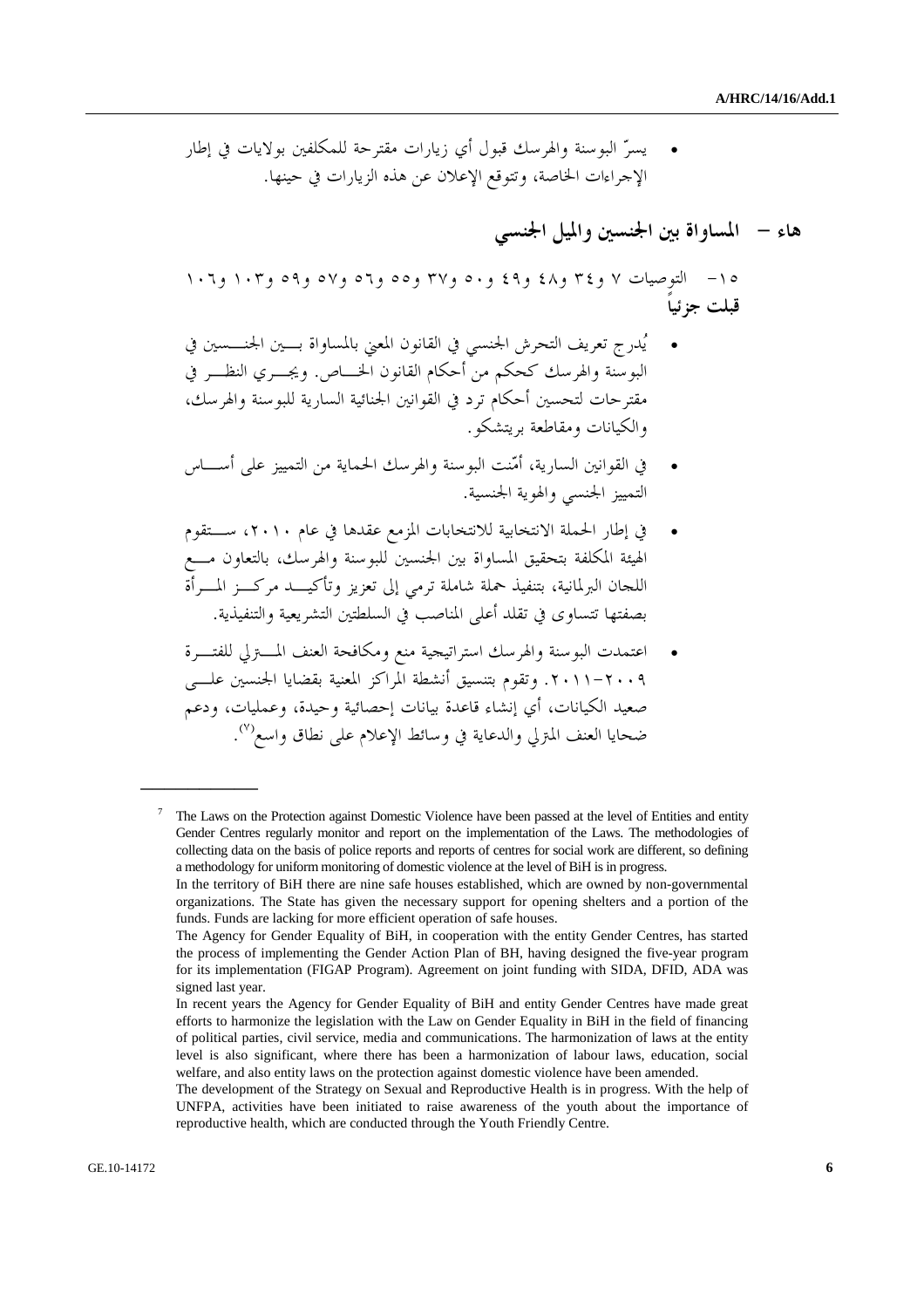- -١٦ التوصيات ٣٥ و٣٦ و٥١ **لم تقبل**
- تتاح خدمات طب التوليد على المستوى الأولي والثانوي والثالـث للرعايـة الصحية أثناء الحمل والولادة وبعد الولادة. وتتاح كذلك خدمات صـحية أخرى تستجيب لاحتياجات المرأة.
- اعتمدت البوسنة والهرسك خطة عمل تُعنى بنوع الجـنس للفتـرة -٢٠٠٦ ٢٠١١ وبرنامجاً لتنفيذ هذه الخطة، تم بموجبه توفير التمويل من جهات مانحة، هي الوكالة السويدية للتعاون الإنمائي الدولي والنمسا وسويـسرا والمملكـة المتحدة ومن ميزانية البوسنة والهرسك والكيانات.
- اعتمدت البوسنة والهرسك التشريع المناسب الذي يحظر التمييـز ضـد أي شخص على أساس ميله الجنسي أو نوع جنسه.

#### **واو - إلغاء عقوبة الإعدام**

-١٧ التوصيات ٥٢ و٥٣ و٥٤ **قبلت** 

• في آذار/مارس ،٢٠٠٩ اعتمدت الجمعية الوطنيـة لجمهوريـة صربـسكا التعديلات المدخلة على دستورها، والتي تقضي بأمور منـها إلغـاء عقوبـة الإعــدام. وأرســلت التعــديلات إلى مجلــس الــشعب في جمهوريــة صربسكا لاعتمادها.

#### **زاي - الاتجار بالبشر**

-١٨ التوصيات ٦٠ و٦١ و٦٢ و٦٣ و٦٤ و٦٥ و٦٦ **لم تقبل**

• تنفذ البوسنة والهرسك بفعالية خطة العمل الوطنية الثالثة لمكافحـة الاتجـار بالبشر والهجرة غير المشروعة للفترة .٢٠١٢-٢٠٠٩ وبرنـامج البوسـنة والهرسك هو برنامج طويل الأجل تحوّل من برنامج أولي في عام ٢٠٠٢ إلى برنامج مستدام.

-١٩ التوصية ٧١ **قبلت جزئياً** 

• تلتزم البوسنة والهرسك بمراجعة قوانينها وتنسيقها. وعليه، فقد عدّلت مؤخراً القانون الجنائي في البوسنة والهرسك، أي المواد التي تحكم الاتجـار بالبـشر، لجعلها تتسق مع التعريف الدولي للاتجار بالبشر. وتنظم البوسنة والهرسـك دورات تدريبية منتظمة لأفراد الشرطة تساعدهم على القيـام بمهـامهم في حالات العنف المترلي.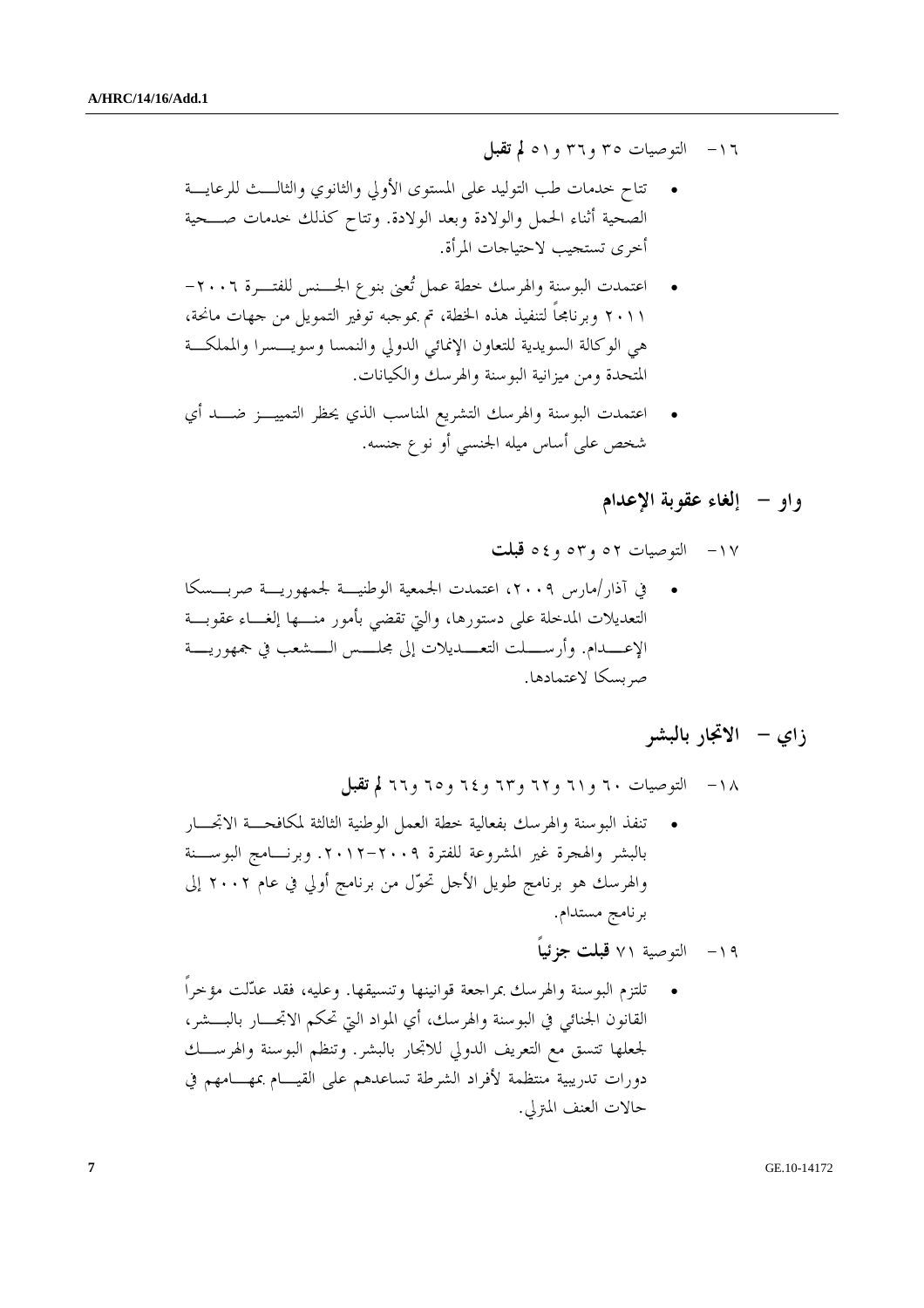**حاء - السلطة القضائية والفساد** 

-٢٠ التوصيات ١٩ و٧٤ و٧٦ و٨١ و٧٩ **لم تقبل** 

- تتاح لدى مراكز تدريب القضاة والمدعين العامين على مـستوى الكيانـات واللجنة القضائية لمقاطعة بريتشكو القدرة على تنظيم دورات تدريبية /حلقات دراسية بصورة منتظمة تتناول تنفيذ المعايير الدولية.
- صودق على هيكل داخلي موسع. فقد زاد عدد وظائف القضاة ويُتوقـع أن يزيد عدد وظائف المدّعين العامين بغية بناء القدرات في النظام القضائي مـن أجل تعزيز فعالية الدعاوى القضائية. وفي الوقت نفسه تتواصل الأنشطة للحد من القضايا المتراكمة وتحسين إدارات المحاكم ومكاتب المدّعين العامين'<sup>^</sup>).
	- -٢١ التوصيات ٢٠ و٧٧ و٨٢ و٨٣ و٨٤ **قبلت جزئياً**
- قُيِّمت الحالة والاحتياجات في هذا اجملال إلى حـد الآن . وفي عـام ،٢٠١٠ وبالتعاون مع مشروع برنامج الأمم المتحدة الإنمائي المعنون "دعم مقاضـاة جرائم الحرب في البوسنة والهرسك"، يُزمع تنفيذ مشروعين رياديين لـدعم الشهود/الضحايا في محكمتين. وفي إطار الاتحـاد الأوروبي المتعلـق بتقـديم المساعدة السابقة للانضمام إلى الاتحاد، يعتزم اجمللس الأعلى للقضاة والمدعين العامين هتيئة الظروف المادية والتجهيزات السمعية والمرئية لحماية الـشهود في قضايا جرائم الحرب فيما لا يقل عن ١٠ محاكم في البوسنة والهرسك.
- ينظِّم حمايةَ الشهود القانونُ المتعلق بحماية الشهود الذين يتعرّضون للتهديـد والشهود المستضعفين وينظمها كذلك القانون المتعلق ببرنامج حماية الشهود. وتُتاح حماية الشهود في الدعاوى الجنائية أمام محاكم البوسنة والهرسك . بيـد أن هذه الحماية تتاح حالياً على مستوى الدولة فقط.
- ترصد هيئة إشرافية أُنشئت في عام ٢٠٠٩ تنفيذ استراتيجية مقاضاة جـرائم الحرب، وهي تجتمع بصورة منتظمة. وأُنشئ نظام للإبلاغ المنتظم من جانب

<sup>8</sup> BiH Constitution and laws ensure the principle of the use of language and alphabet, guarantee to parties to and other participants in the proceedings who do not know the language of the proceedings to follow the proceedings through an interpreter (translator) and this rule is rarely violated in practice. Judges and prosecutors in BiH are appointed by and subject to disciplinary proceedings before an independent authority (BiH HJPC).

However, the funding system of justice is still problematic, given the courts / prosecution are financed from the budget at different levels of government, which generally affects efficiency of the judiciary. All citizens including religious minorities enjoy the same form of protection by the administrative and judicial systems.**.**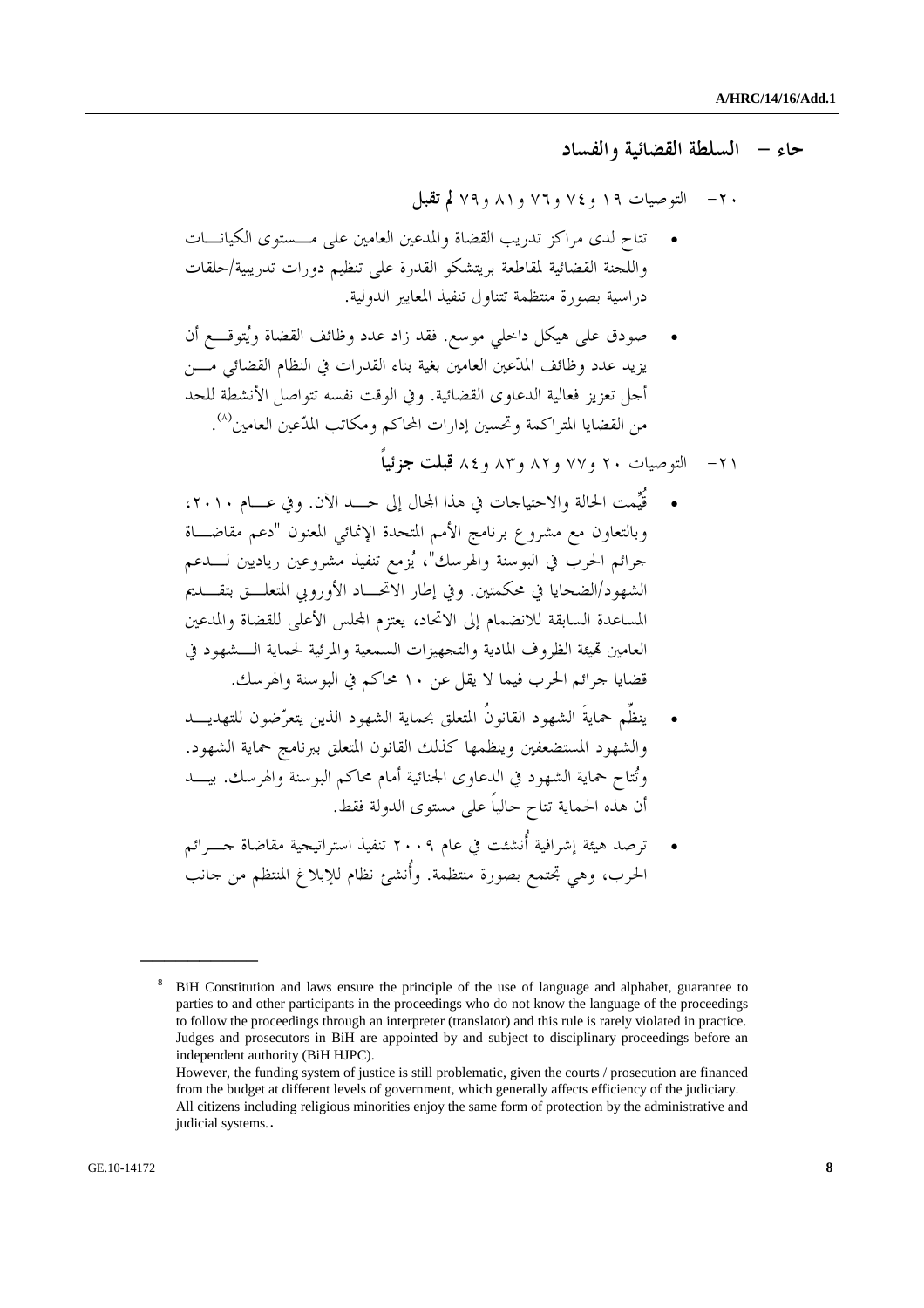الهيئات التي تنفذ التدابير الاستراتيجية. وحُدّد عدد القضايا والأشخاص الذين ارتكبوا جرائم حرب وكذلك هيكل هذه القضايا. . (٩) • يجري حالياً وضع استراتيجية للعدالة الانتقالية

#### **طاء - ضحايا حالات الاغتصاب أثناء الحرب، والقانون الإنساني**

-٢٢ التوصيتان ٧٥ و٧٨ **قبلتا** 

- على مدى سنوات عديدة تضطلع وزارة حقوق الإنسان في البوسنة والهرسك بتنظيم دورات تدريبية مخصصة، بينما تقوم وكالة الخدمة المدنيـة ومراكـز تدريب القضاة والمدعين العامين، بالتعـاون مـع الجامعـات والجماعـات الاقتصادية، بتنظيم دورات دراسية شاملة. وسيستمر القيام هبذا النـشاط في إطار استراتيجية حقوق الإنسان للبوسنة والهرسك.
- لا توجد قدرة موحّدة على مستوى البوسنة والهرسك لتـدريب مـوظفي السجون. وتنظِّم وزارات العدل دورات تدريبية في الكيانات التي لا تتـاح لديها القدرات المناسبة بعد.
- اعتمدت البوسنة والهرسك القانون المتعلق بإنشاء وكالـة لمكافحـة ومنـع الفساد. وثمة نقص في الاعتمادات المخصصة لتحديث السجون.

-٢٣ التوصيات ٦٧ و٦٨ و٧٢ **قبلت** 

• أُدرجت قضية مساعدة النساء المدنيات ضحايا الحرب في عملية وضع خطـة عمل لتنفيذ قرار مجلس الأمن التابع للأمم المتحدة رقم ١٣٢٥ في البوسـنة والهرسك. وتوضع البرامج بالتعاون مع المؤسسات والمنظمـات الحكوميـة

<sup>9</sup> BiH has noted the problem of lack of support to and protection of witnesses, especially victim witnesses in war crimes cases in the courts and prosecutors' offices across the country. BiH has designed a network of support to witnesses throughout BiH and the Ministry of Justice is involved in implementing these activities.

The 2008 – 2012 Justice Reform Strategy for BiH and Action Plan for the implementation of the Strategy include a plan to adopt medium-term plans for training for judges and prosecutors, but also that it is necessary to upgrade and improve them. To ensure high standards in law enforcement, the Entity Judicial and Prosecutorial Training Centres, in cooperation with the High Judicial and Prosecutorial Council of BiH, develop curricula for on-going training of judges and prosecutors.

Coordination (December 2009) and the Anti-Corruption Strategy (2009—2014) and the Agency, which reports to the Parliamentary Assembly of BiH, is being established.

Since April 2007 the RS has been implementing its own anti-corruption project and, within the Anti-Corruption Strategy, which was adopted by the RS Government, the Action Plan for implementation of the Strategy and the "Methodology for the construction of the integrity of the RS institutions in combating corruption" project, which opened a special telephone number to report cases of corruption and lodge complaints against the police and employees of the RS Ministry of the Interior, are being implemented.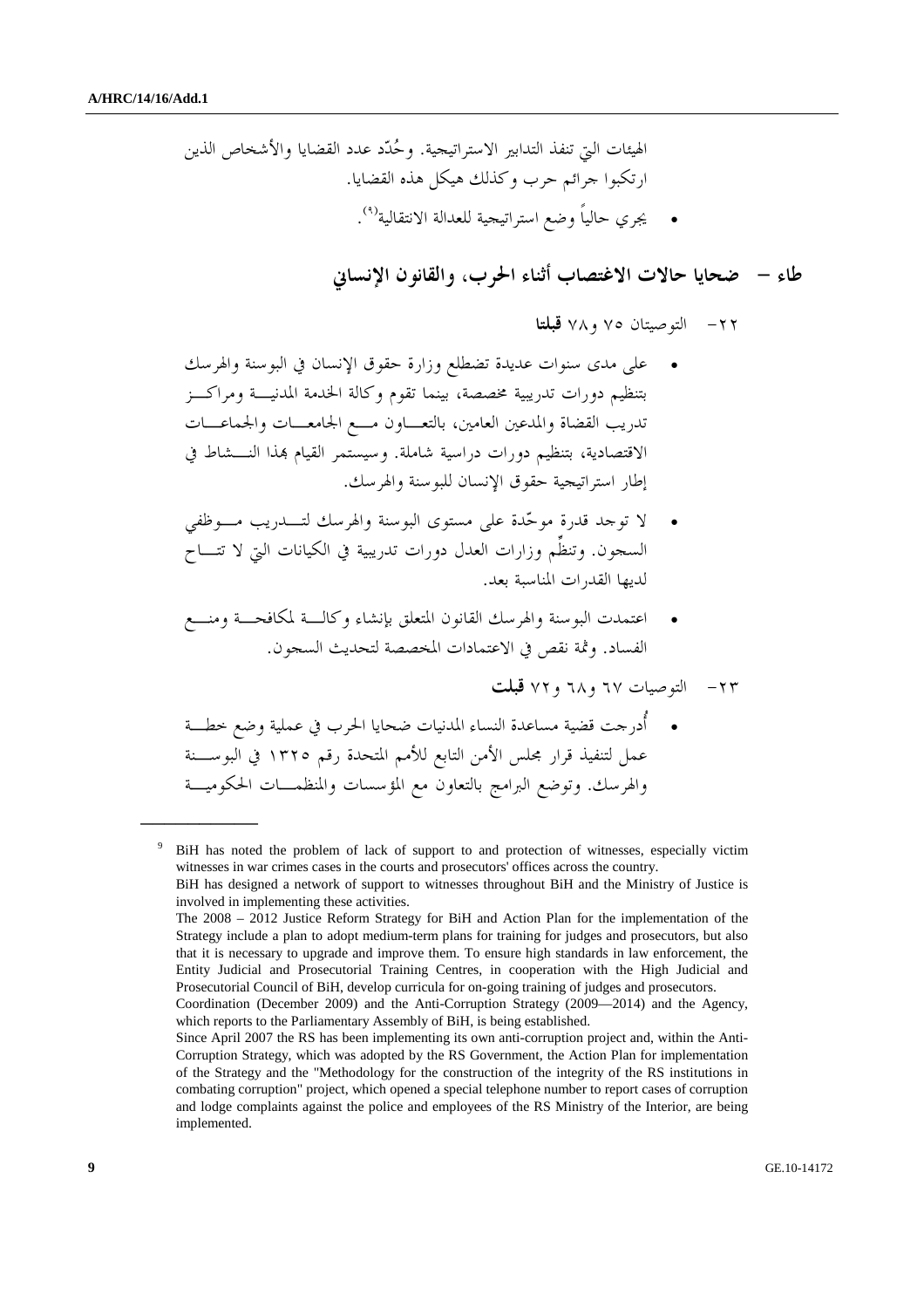وغير الحكومية والدولية بغية تحقيق الهدف رقم ٦ المعنون "**تعزيـز شـبكة الدعم والمساعدة للنساء والفتيات ضحايا الحرب"**، وتـوفير الاعتمـادات اللازمة لتنفيذ الأنشطة التي تساعد على تحسين الدعم وجعله أكثـر فعاليـة لصالح النساء المدنيات ضحايا الحرب.

- انفردت محكمة البوسنة والهرسك بإنشاء وحدة لدعم الضحايا والشهود قبل إدلائهم بالشهادة وأثناءها وبعدها، وتشمل تقديم الدعم للنساء ضحايا الإيذاء الجنسي أثناء الحرب في البوسنة والهرسك. بيد أنه يجري الـتفكير في إنـشاء شبكة دعم أثناء الدعاوى أمام المحاكم الإقليميـة/محـاكم الكانتونـات وفي مكاتب المدعين العامين أيضاً.
	- -٢٤ التوصية ٧٣ **قبلت جزئياً**
- بادرت الكيانات ومقاطعة بريتشكو منذ سنوات عديدة إلى إدخال إصلاحات على نظام الصحة العقلية، بغية إتاحة المساعدة النفسية لجميع المواطنين عـــن طريق نظام صحي عام. وفي هذا الصدد، أُنشئت في اجملتمعات المحلية مراكـز للصحة العقلية ومراكز للتأهيل البدني. وعندما لا تتوفر هذه الخدمات، فإهنـا تتاح في المراكز الصحية وفي المستشفيات.

#### **ياء - حرية التعبير**

-٢٥ التوصيتان ١٥ و١٦ **قبلتا** 

- يتفق التشريع الساري الذي يحكم مسؤوليات وكالة تنظيم الاتصالات مـــع أفضل الممارسات الأوروبية. وقد أسهمت الوكالة في السنوات الأخيرة، إلى حد كبير، في تقليص عدد القضايا المتعلّقة بخطاب الكراهية ونشر البيانات التي تنمّ عن التعصب الديني والإثني في وسائط الإعلام الإلكترونية.
	- لم يُعيَّن بعد مدير الوكالة.

-٢٦ التوصيتان ٣٣ و٨٥ **لم تقبلا** 

• تمتثل الوكالة للصلاحيات التي يحددها قانون الاتصالات، فضلاً عن لـوائح وأحكام الوكالة المتعلقة بتحديد الانتهاكات المحتملة للوائح والأحكام الخاصة بمحتوى الخطاب المنشور، بما في ذلك الأحكام بشأن خطاب الكراهية الـتي ترد صراحة في قانون برنامج البث الإذاعي والتلفزيوني، وهو قـانون ملـزم لجميع هيئات البث.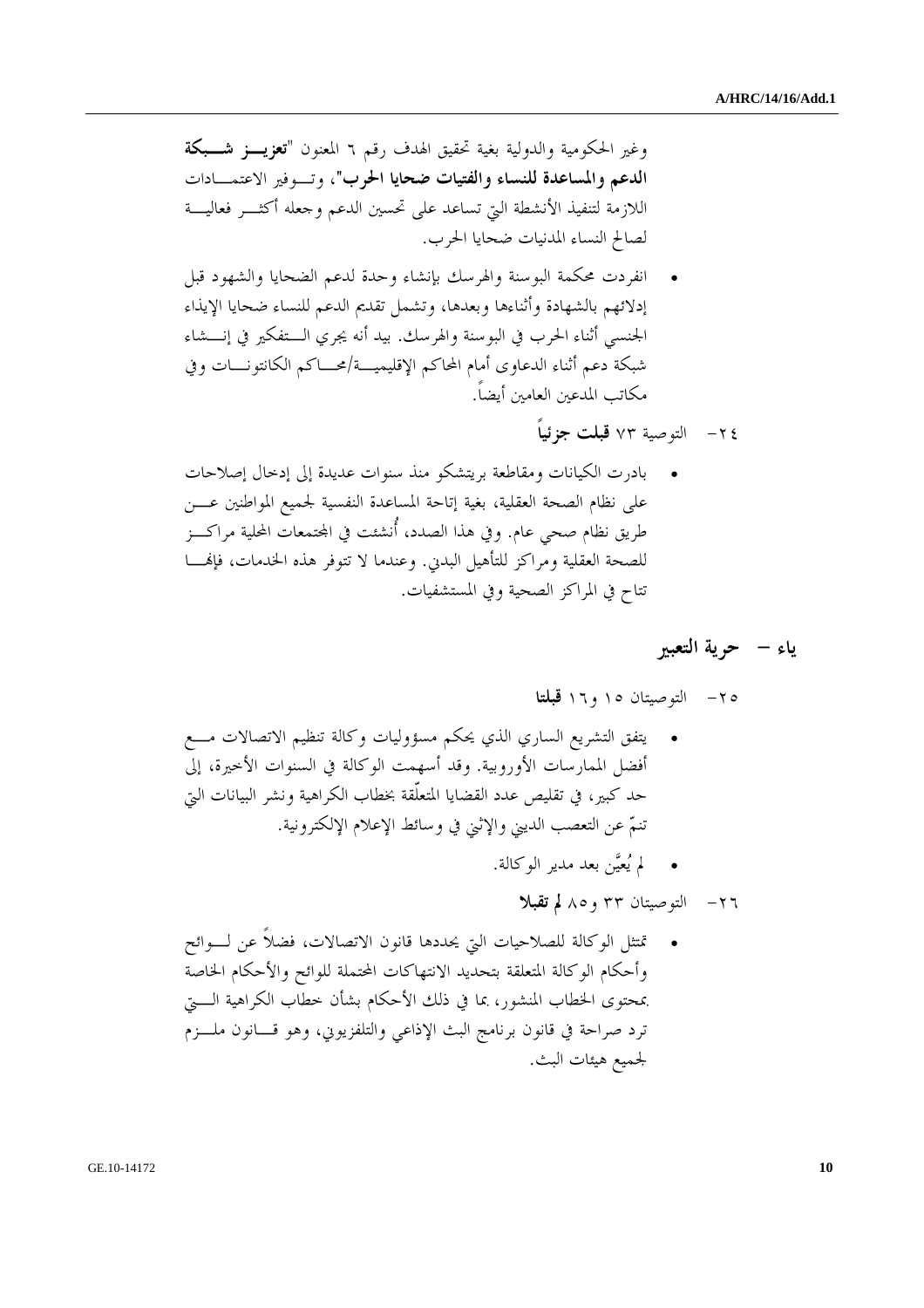• تكفل الوكالة، بموجب ولايتها، ومن خلال تطبيق الأحكام واللوائح المعمول هبا حرية التعبير بكافة أشكالها في وسائط الإعلام الإلكترونية. كما تـضمن وصول الطوائف الدينية إلى جميع وسائط الإعلام على نحو متساوٍ.

- -٢٧ التوصيتان ٨٦ و٨٧ **قبلتا جزئياً**
- تُعزَّز حرية التعبير، بصفتها أهم السمات التي تميز تطور الديمقراطية في البوسنة والهرسك، عن طريق الأعمال التي تضطلع هبا رابطات الصحفيين وغيرها من منظمات اجملتمع المدني. وستتواصل هذه الأنشطة مستقبلاً.
- تدعو السلطات في البوسنة والهرسك والوكالة المعنية إلى إعمال الحق في حرية التعبير، وهو حق يتضمن تمكين وسائط الإعلام والـصحفيين مـن القيـام بالبحوث ونشر المعلومات وإعلام الجمهور. ودأبت الوكالة على التنديد علناً بأي محاولة تُمارَس من خلالها ضغوط وهتدّد الـصحفيين عنـد ممارسـتهم أنشطتهم المهنية.

 **كاف - الاعتداءات على المدافعين عن حقوق الإنسان ووسائط الإعلام** 

-٢٨ التوصية ٨ **لم تقبل**  • لم تسجل شرطة جمهورية صربسكا أثناء الفترة المشمولة بالتقرير أي حالة من حالات العنف ضد المدافعين عن حقوق الإنسان. ونعتقد أن التوصية الموجهة إلى حكومة جمهورية صربسكا يجانبها الصواب. وفي الحالات التي سُجلت إلى حد الآن والتي تشمل جرائم ضد الصحفيين، اتخذت جمهورية صربسكا جميع الخطوات اللازمة.

-٢٩ التوصيات ٨٩ و٩٠ و٩١ و٩٢ و٩٣ و٩٤ و٩٥ و٩٦ و٩٧ **قبلت جزئياً** 

• يندد الجمهور والمؤسسات بالاعتداءات على المدافعين عن حقوق الإنـسان ويؤيدون عموماً ضمان حرية التعبير. وخير دليل على ذلـك أن البيانـات المتعلقة بذلك تتولى جمعها بصورة شفافة وعلنية رابطات الصحفيين، كما أنه تجري باستمرار متابعة جميع الحالات، وبخاصة رد فعل الشرطة والـسلطات القضائية المعنية بشأن التحقيقات عندما تبلَّغ بحالات عنف وهتديد وتخويف.

 **لام - الدستور وقانون الانتخابات** 

-٣٠ التوصيات ٩٨ و٩٩ و١٠٠ و١٠١ و١٠٢ **قبلت**  • يعتبر اتساق دستور البوسنة والهرسك مع الاتفاقية الأوروبية لحقوق الإنسان التزاماً ثابتاً من التزامات البوسنة والهرسك، الذي يقوم احترامُ ه أساساً علـى

**11** GE.10-14172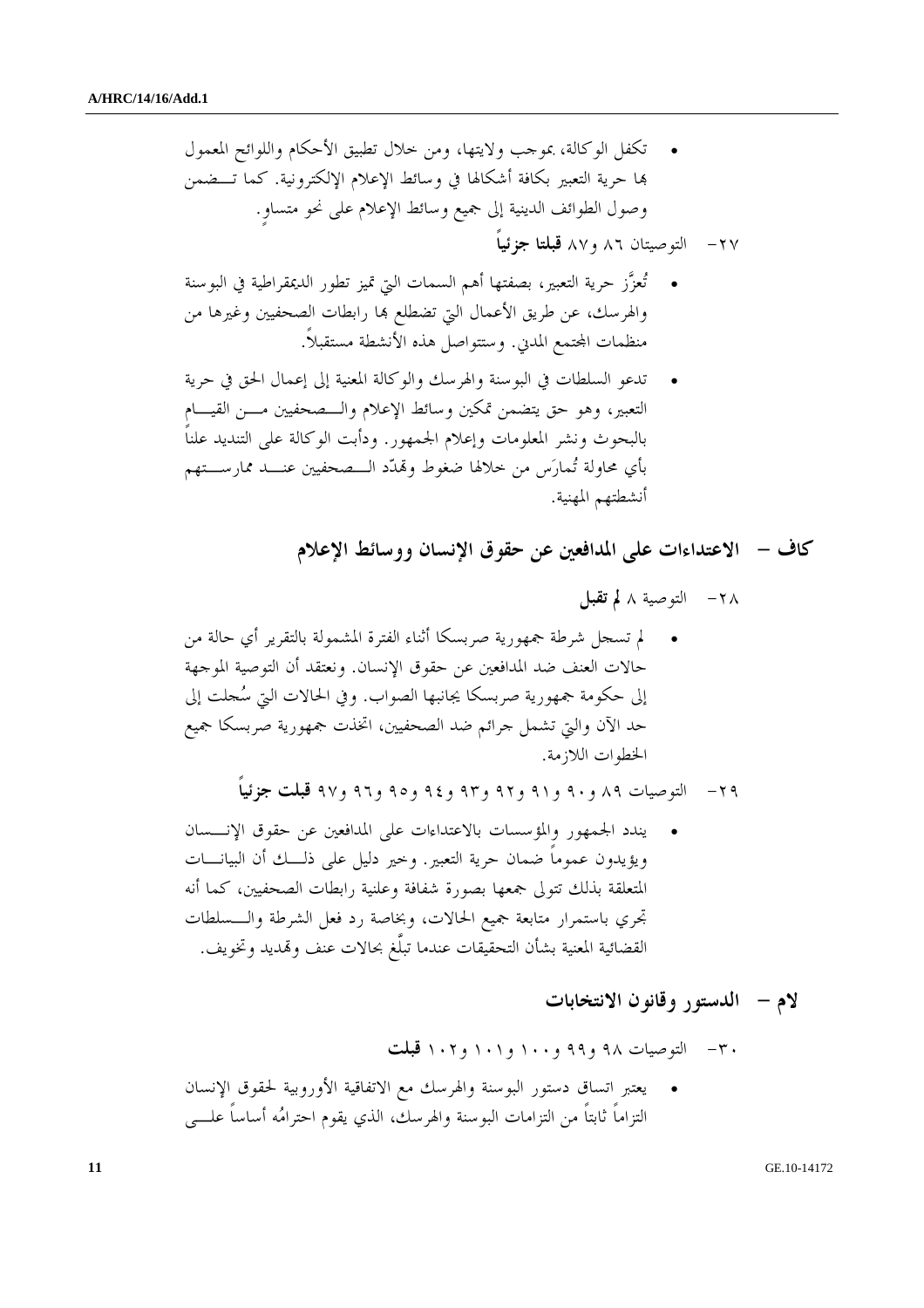الاتفاق السياسي المبرم والذي سيستمر العمل به بعد الانتخابات العامة الـتي ستُنظم في وقت لاحق من هذا العام.

# **ميم - حقوق الأقليات القومية**

-٣١ التوصيتان ١١١ و١١٥ **قبلتا** 

- بعد اعتماد خطة العمل المتعلقة بمعالجة مسألة طائفة الروما في مجالات السكن والعمالة والرعاية الصحية والتعليم، وتخصيص الاعتمادات لهـا في ميزانيـة الدولة، وإدراج هذه الخطة في عقد إدماج طائفة الروما، بـادرت البوسـنة والهرسك على اتخاذ الإجراءات اللازمة لمنع التمييز ضد أفراد طائفة الرومـا من خلال فتح الباب أمام مشاركة الطوائف المحلية (١٠) .
	- -٣٢ التوصية ١١٢ **قبلت**
- ثمة خطة لتعزيز قدرة مجلس طائفة الروما في إطـار مجلـس وزراء البوسـنة والهرسك وزيادة إشراك مجلس هذه الطائفة في تنفيذ خطة العمل بشأن إدماج أفرادها في البوسنة والهرسك.

-٣٣ التوصيات ١١٣ و١١٤ و١١٦ **قبلت جزئياً** 

• تسمح البوسنة والهرسك، من خلال إطار مؤسـسي و قـانوني، للأقليـات القومية، بالقيام بالمبادرات الخاصة هبا وتنفيذها في الإطار القانوني وبما يتفـق مع قدرات فرادى الطوائف، وبالتالي لم تكن هناك، عملياً، أية مشاكل ذات . (١١) شأن في تنفيذ القوانين المتعلقة بحماية حقوق الأقليات

 **نون - المشردون واللاجئون** 

-٣٤ التوصيات ١١٧ و١١٨ و١١٩ و١٢٠ و١٢١ و١٢٢ **قبلت جزئياً**  • تواصل البوسنة والهرسك العمل من أجل عودة المشردين واللاجئين . ويجري اعتماد الاستراتيجية المنقحة لتنفيذ المرفق ٧ من اتفاق دايتون.

<sup>&</sup>lt;sup>10</sup> BiH has not conducted the census of Roma requiring any violation of their rights, including enforcement of national identification, but the program has been conducted as a social program.<br><sup>11</sup> In recent years BiH, in cooperation with UNHCR and UNICEF and the Centres for Social Work, has

continued eradication of the phenomenon of avoidance of registration of Roma children at birth. BiH has prepared an Action Plan on Educational Needs of Roma and other ethnic minorities with a view to voluntarily including Roma children into the regular education system in the Entities, while there is a notable increase in the number of Roma children in primary schools.